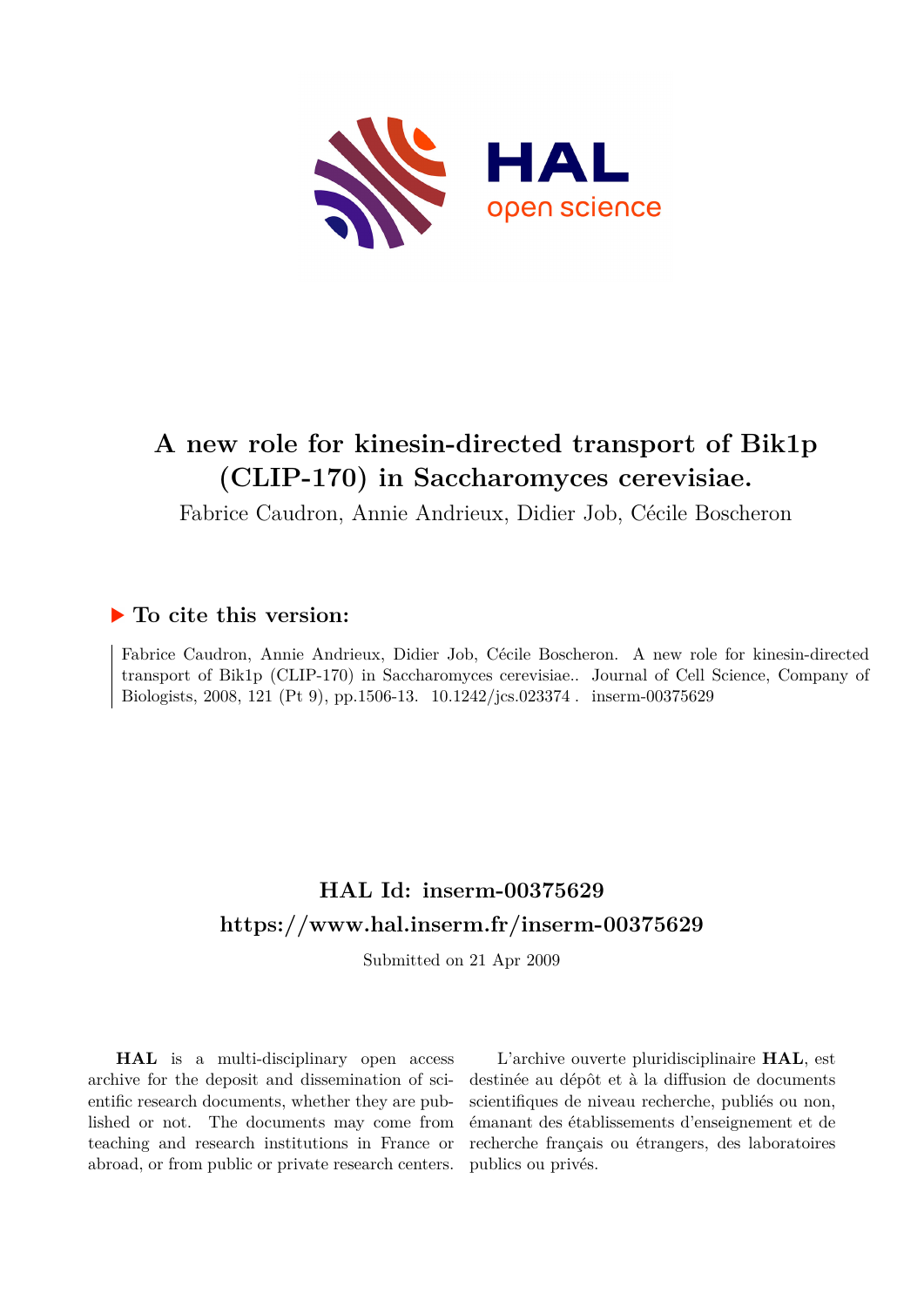# A new role for kinesin directed transport of Bik1p (CLIP-170) in Saccharomyces *cerevisiae*

Fabrice Caudron, Annie Andrieux, Didier Job, and Cécile Boscheron

INSERM U836, Grenoble institut des neurosciences ; iRTSV, Groupe de Physiopathologie du

Cytosquelette ; CEA Grenoble, 17 avenue des martyrs 38054 Grenoble

Corresponding author: Cécile Boscheron, Groupe de Physiopathologie du cytosquelette, CEA; INSERM U836; UJF; 17 rue des martyrs 38054 Grenoble France. Tel : +33 438 78 43 25 E-Mail : cecile.boscheron@cea.fr

Manuscript informations : 16 pages, 3 figures, 2 tables.

Word and character count : 239 words in the abstract and 30,495 characters in the paper Abbreviations : microtubule (MT), Spindle Pole Body (SPB), Green Fluorescent Protein (GFP), microtubule + ends tracking protein  $(+TIP)$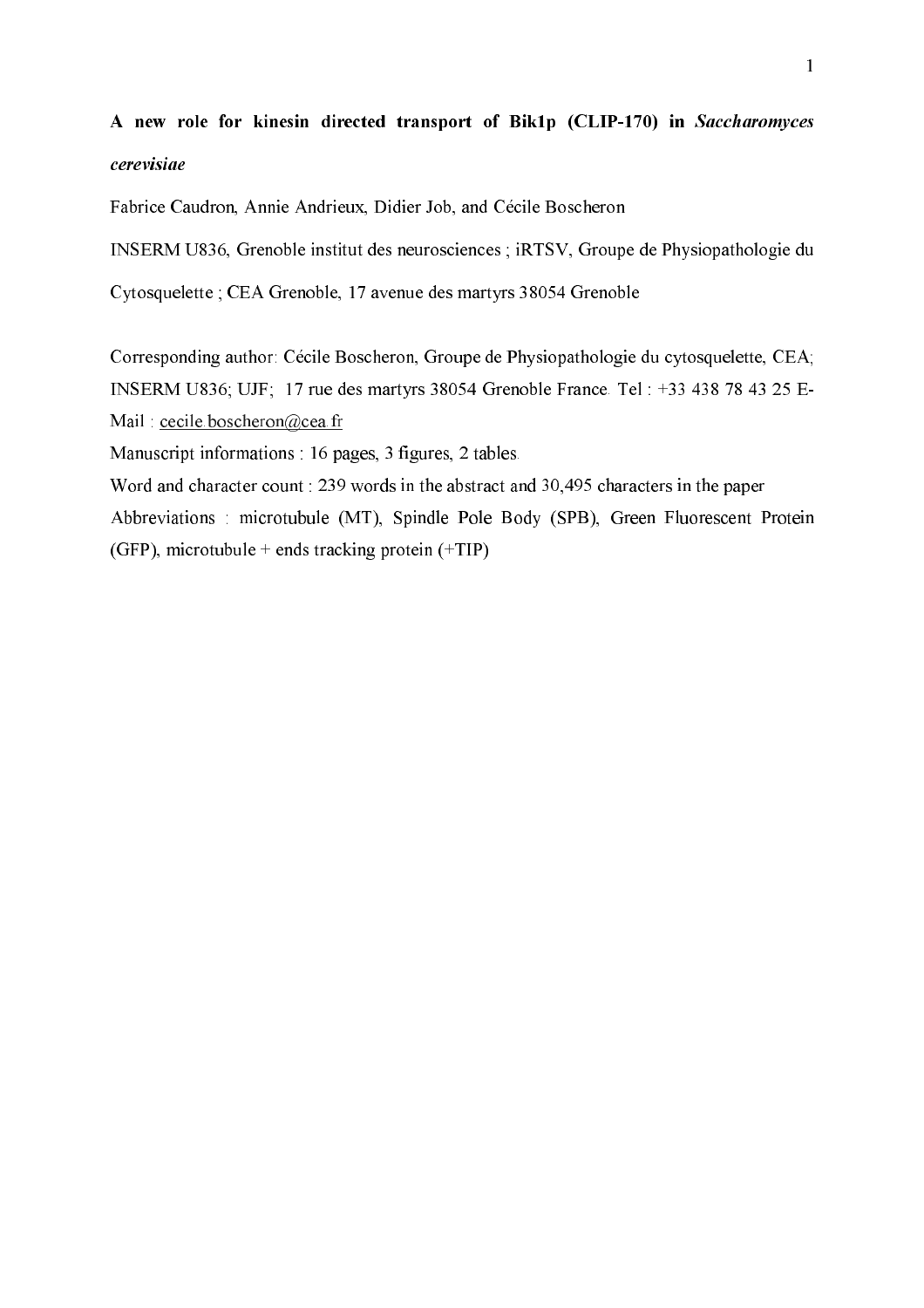#### **Abstract**

Bik1p is the budding yeast counterpart of the CLIP-170 family of microtubule  $+$  end tracking proteins, which are required for dynein localization at  $+$  ends and dynein dependent spindle positioning. CLIP-170 proteins comprise a CAP-Gly microtubule binding domain, which sustains their microtubule  $+$  end tracking behaviour. However, in yeast, where Bik1p is transported towards + ends in a complex with the kinesin Kip2p, current models postulate that Bik1p tracks + ends principally as a cargo of Kip2p. Here, we have tested this possibility by examining Bik1p localization in yeast strains expressing mutant, Glu, tubulin, whose interaction with CAP-Gly domains is severely impaired. In Glu tubulin strains, despite presence of robust Kip2p comets at microtubule  $+$  ends, Bik1p failed to track  $+$  ends. Interestingly, despite Bik1p depletion, dynein positioning at the same + ends was unperturbed. Videomicroscopy and genetic evidence indicated that dynein was transported at microtubule + ends in a complex with Kip2p and Bik1p, and was then capable to track Bik1p depleted  $+$  ends. We conclude that, whereas Bik1p interaction with Kip2p cannot mediate  $Bik1p + end$  tracking as previously suggested, it sustains a new pathway of dynein transport and positioning at microtubule ends.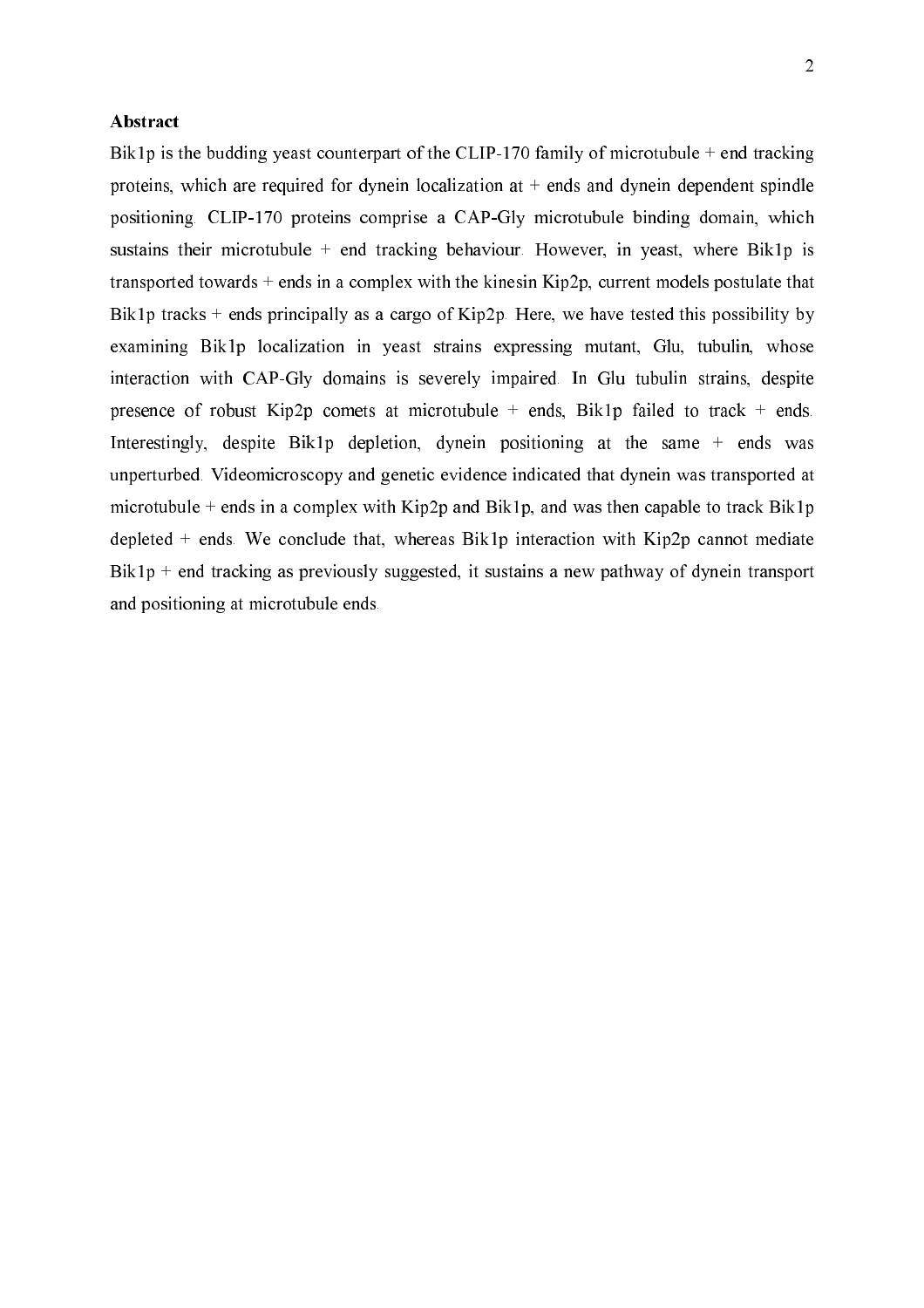#### Introduction

Microtubules (MTs) are fibrous structures in the cytoplasm of eukaryotic cells and play a vital role in cell organization, motility, and division. MTs are intrinsically polar polymers with a fast growing  $+$  end and a slow-growing  $-$  end (Carvalho et al., 2003; Desai and Mitchison, 1997). In fungi and animals, the - ends of MTs are usually at or adjacent to the microtubule organizing center and the  $+$  ends are oriented peripherally. A group of proteins called  $+$  end tracking proteins or +TIPs specifically associates with the + ends of MTs (Galjart and Perez, 2003). In live cell experiments, GFP-labelled  $+$  TIPs appear as comet- or dot-like structures that remain on the  $MT$  + ends (Perez et al., 1999). + TIPs form structural links between microtubule + ends and polarized membrane sites or kinetochores (Akhmanova et al., 2001; Carvalho et al., 2003; Coquelle et al., 2002; Dujardin and Vallee, 2002; Fukata et al., 2002; Howard and Hyman, 2003; Lin et al., 2001; Pierre et al., 1992; Tai et al., 2002) and are important for the regulation of microtubule dynamics (Han et al., 2001; Maiato et al., 2003; Rogers et al., 2002; Tirnauer et al., 1999).

The first discovered  $+$  TIP, CLIP-170, contains specific microtubule binding domains (CAP-Gly domains), which are shared by related proteins such as CLIP-115, P150<sup>Glued</sup>, in mammalian cells, or its orthologs Bik1p and Tip1p in budding and fission yeasts. The CAP-Gly-containing proteins are central for astral microtubule interactions with cortical dyneindynactin patches during mitosis and for the delivery of motors such as dynein to their site of action (Coquelle et al., 2002; Lansbergen et al., 2004; Niccoli et al., 2004; Tai et al., 2002; Vaughan et al., 2002; Xiang et al., 2000). In budding yeast, dynein is delivered to the cortex on the  $+$  ends of polymerizing MTs. Furthermore, dynein recruitment at MT tip is thought to involve dynein interactions with Bik1p at microtubule  $+$  ends (Sheeman et al., 2003).

How CLIP-170 and related proteins 'recognize' microtubule  $+$  ends is not completely clear. In mammalian cells, there is evidence that CLIP-170 accumulates at microtubule ends both by copolymerizing with tubulin (treadmilling mechanism) and by associating with another + TIP, EB1 (hitch hiking mechanism). An additional mechanism has been proposed in yeast where Bik1p and Tip1p are thought to be principally localized at microtubule  $+$  ends by kinesin motor proteins (Kip2p in budding yeast, Tea2p in fission yeast).

We have previously demonstrated that in budding yeast removal of the C-terminal phenylalanine residue of alpha tubulin dramatically impairs the recruitment of Bik1p at microtubule + ends (Badin-Larcon et al., 2004; Erck et al., 2005; Peris et al., 2006). We have recently reported related observations in mammalian cells, in which CLIP-170 and other  $CAP-Gly + TIPs$  association with microtubule + ends is severely impaired in cells expressing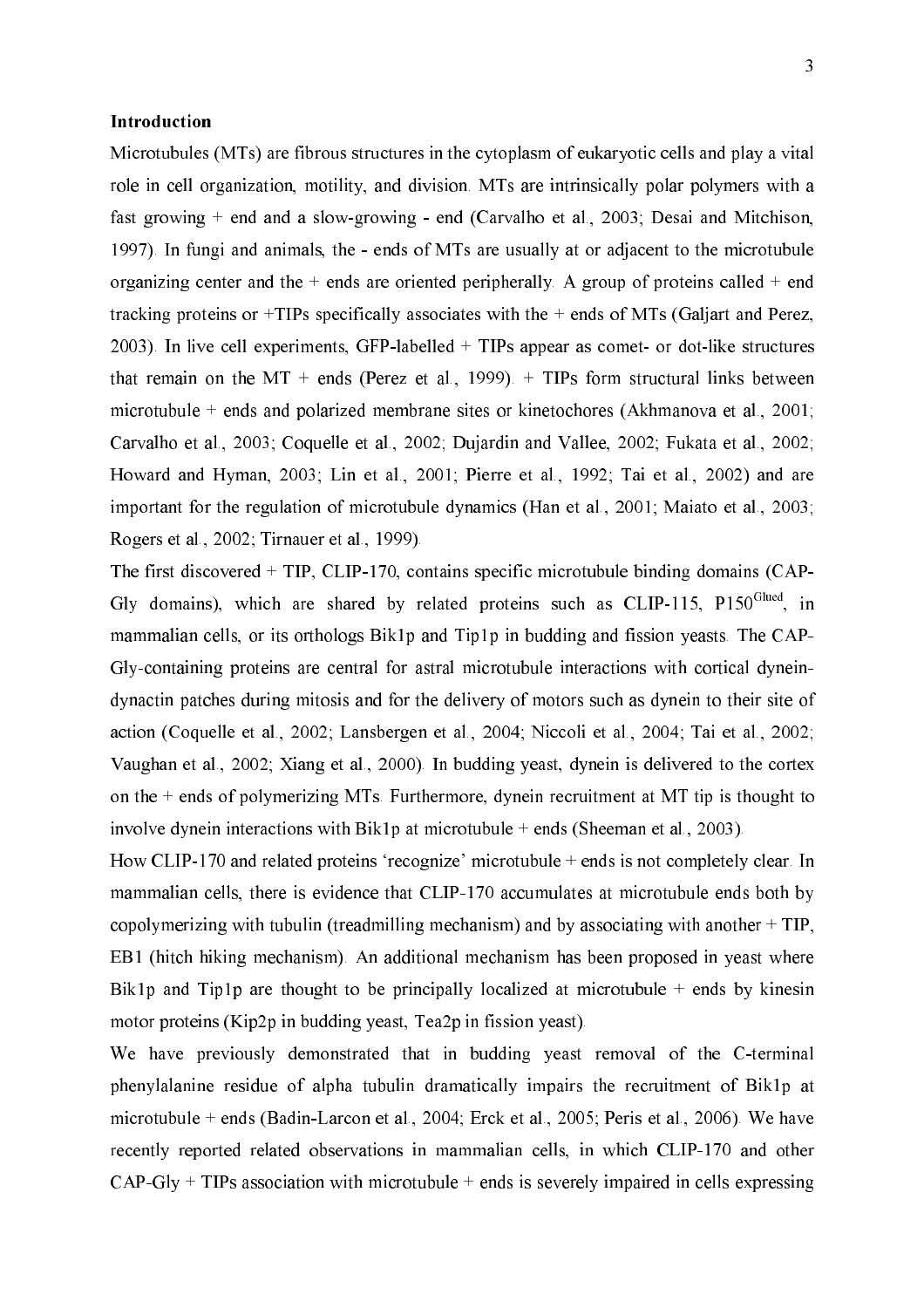detyrosinated, Glu, tubulin. Several studies have provided a structural basis for our observations, by demonstrating a crucial requirement of the C-terminal aromatic residue of alpha-tubulin for tubulin interaction with CAP-Gly domains (Weisbrich et al., 2007)(+PNAS). In budding yeast; models in which Bik1p is principally localized as a Kip2p cargo do not require direct interactions of Bik1p with tubulin. There is an apparent conflict between such models and the massive mis-localization of Bik1p caused by the Glu mutation in budding yeast.

Here we demonstrate that, actually, whereas Kip2p can mediate the transport of Bik1p towards microtubule + ends, it cannot support subsequent  $Bik1p$  + end tracking. Additionally, our data indicate that dynein is transported at microtubule  $+$  ends in a complex with Kip2p and Bik1p. Apparently, dynein can subsequently track microtubule  $+$  ends even when Bik1p is severely depleted at those ends. Thus, although Kip2p cannot mediate Bik1p + end tracking as previously proposed, it seems to be central in a new pathway for dynein localization at  $+$ ends, which can support apparently normal dynein function even when the interaction of Bik1p with tubulin is disrupted.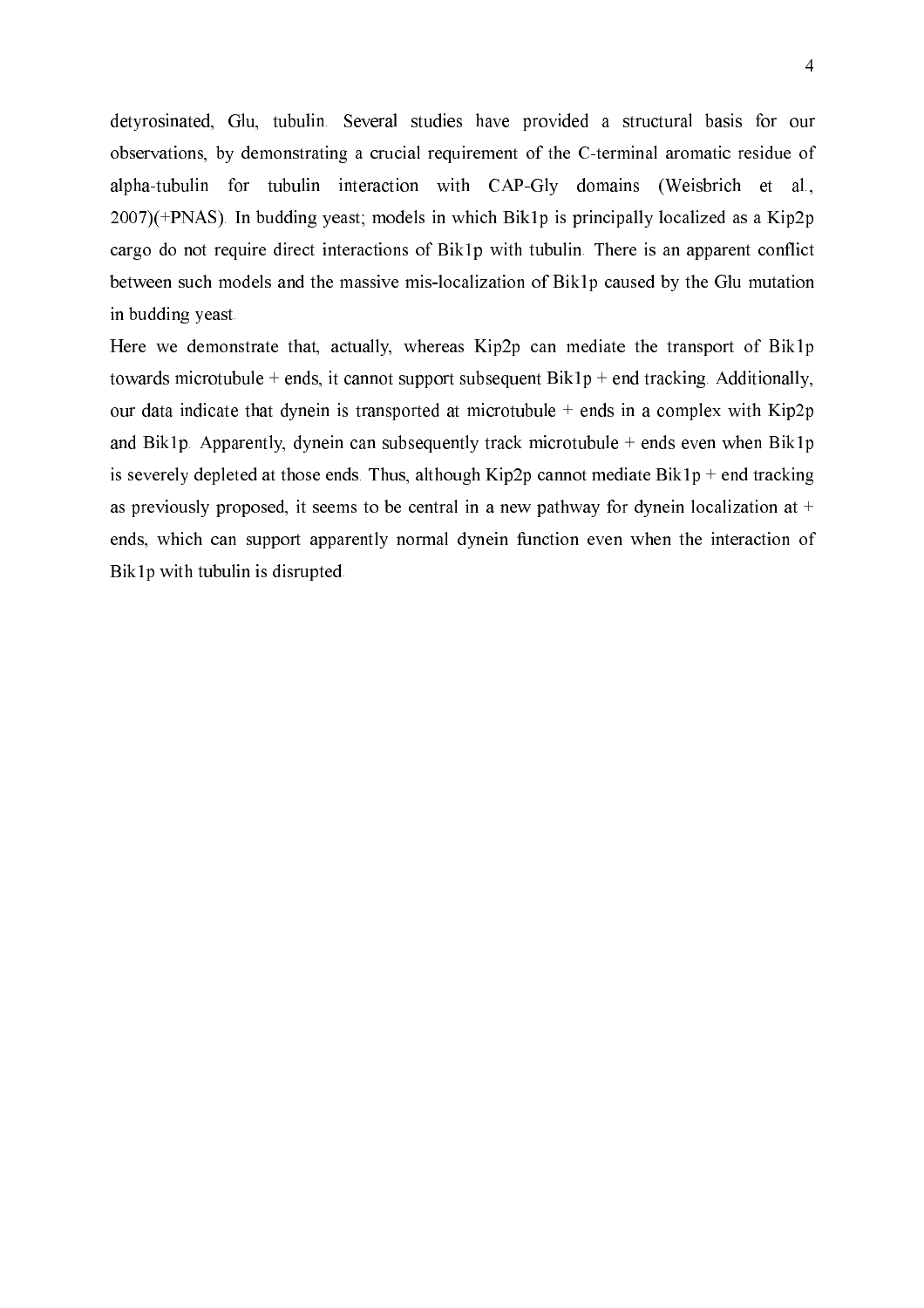#### Results

## Bim1p is required for remaining Bik1p accumulation at microtubule + ends in Glu tubulin mutant

We have previously shown that Bik1p accumulation at microtubule  $+$  ends is decreased about three folds in yeast strain expressing phenylalanine deleted, Glu tubulin  $(tub1-Glu)$  compared to strain expressing wt, Phe tubulin ( $TUBI$ ) (Badin-Larcon et al., 2004). However, these results were observed using over expressed Bik1p. In such conditions, Kip2p may be saturated, and we could have looked principally at the localization of excess free Bik1p. To examine the localization of Bik1p expressed at physiological levels we imaged a functional fusion between Bik1p and a 3GFP cassette (Bik1p-3GFP) in cells in which SBP were also labelled with Spc42p-RedStar. Fluorescence analysis in  $TUBI$  strain showed a Bik1p-3GFP signal as dots at microtubule +ends (Figure 1A) as previously described (Lin et al., 2001). Bik1p dots were still visible in tub1-Glu strain, but, quantitative analysis indicated a three fold decrease of the Bik1p signal at + ends compared to  $TUBI$  strain, as previously observed with plasmid over-expressed Bik1p (Fig. 1B). Thus the Glu mutation affects Bik1p localization, even when expressed at physiological levels.

We then searched for factors responsible for persistent localization of some Bik1p at microtubule + ends in  $tub1-Glu$  strain. We tested a role of Bim1p. Bim1p orthologs can localize CAP-Gly proteins at +ends in many systems (Lansbergen and Akhmanova, 2006). In previous studies, budding yeast looked as an exception, since Bik1p localization was insensitive to BIM1 deletion. However, we thought that the situation may be different in  $tub1$ -Glu strains. We examined the consequences of  $BIMI$ deletion on Bik1p-3GFP localization, in our strains. Both strains *TUB1 bim1* $\Delta$  and tub1-Glu bim1 $\Delta$  were viable and grew normally (data not shown). Microtubule length was somewhat decreased in both TUB1 bim1 $\Delta$  and tub1-Glu bim1 $\Delta$  strains (Table 1). As expected, BIM1 deletion had no detectable effect on Bik1p-3GFP localization in *TUB1 bim1* $\Delta$  strain (Fig. 1A and for quantitative analysis Fig. 1B). In contrast, in tub1-Glu bim1 $\Delta$  strain, Bik1p-3GFP signal was reduced about 5 fold compared to tub1-Glu strain, to reach barely detectable levels (Fig. 1A, B). Bik1p localization at spindle pole bodies (SPB) was also reduced (Fig. 1A, B). Blot analysis showed similar levels of Bik1p-3GFP expression in *TUB1* and  $tub1-Glu$  strains deleted or not for *BIM1* (Fig. 1C), indicating that Bik1p depletion at microtubule + ends in Glu tubulin strains did not reflect variations in protein expression levels. Thus Bim1p deletion in  $tub1-Glu$  strain suppressed almost completely  $+$  end tracking by Bik1p. Whatever the exact mechanism through which Bim1p affected Bik1p localization in  $tub1-Glu$  strains, for practical purposes,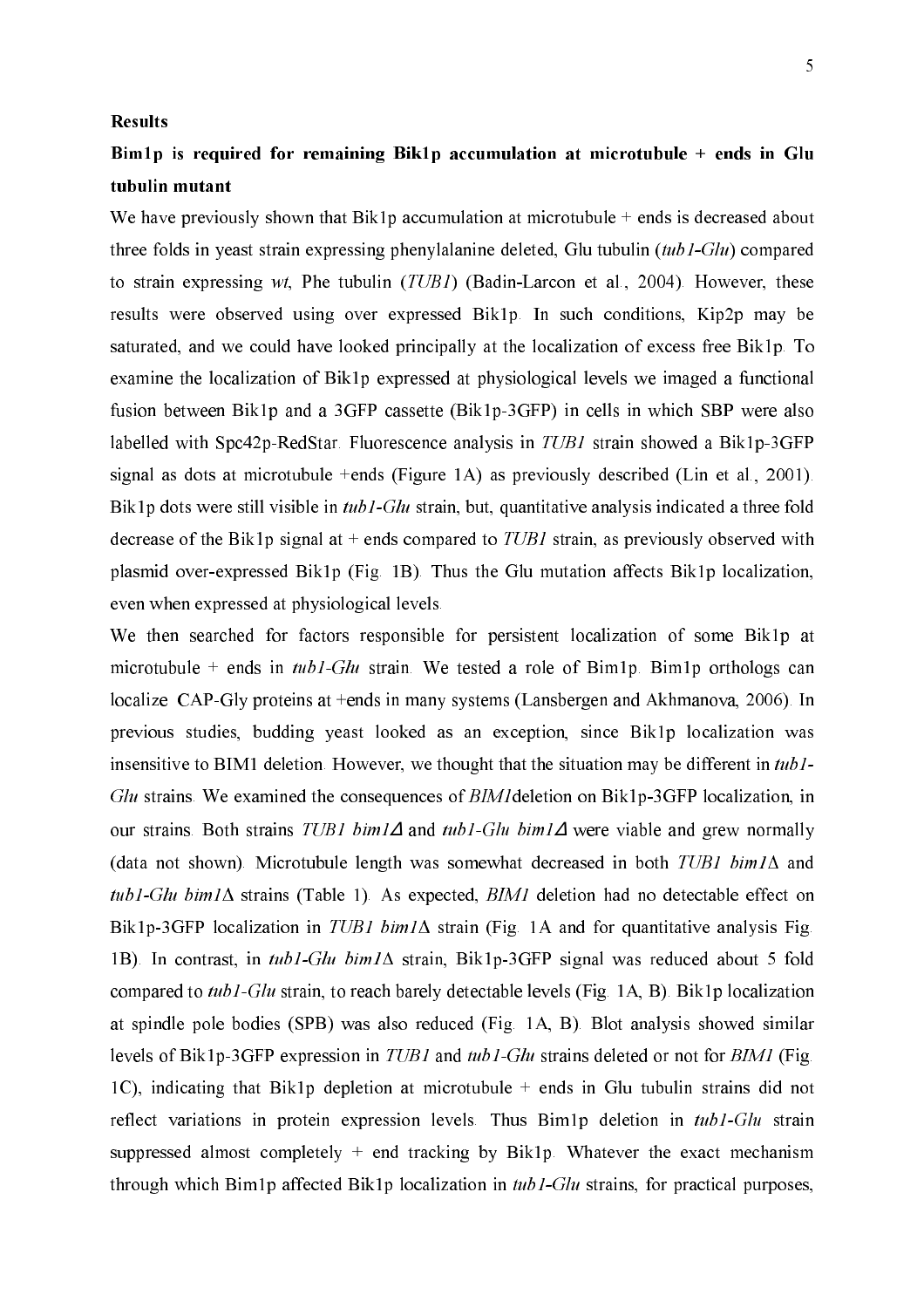$BIMI$  deleted strains yielded a cell system in which  $Bik1p$  + end tracking was fully dependent of the presence or absence of the Glu tubulin mutation, which simplified further analysis.

#### Kip2p in Glu tubulin mutant

Why should the Glu tubulin mutation suppress Bik1p tracking of  $+$  end? In the context of current models, in which Bik1p end tracks +ends principally as a cargo of Kip2p, Bik1p + end tracking could be affected due to abnormal interactions of Kip2p with Glu microtubules. To test this possibility, we examined the behaviour of a Kip2p-3YFP fusion protein expressed at physiological levels. In both  $TUBI$  and  $tubI-Glu$  strains, Kip2p-3YFP was visible as fluorescent dots at microtubule ends (Fig. 2A). In a quantitative analysis,  $\text{Kip2p-3}YFP$  signals at microtubules tips were not affected by the Glu tubulin mutation (Fig. 2B). Kip2p has been shown to end-track both growing and shrinking microtubules. Accordingly, in videomicroscopy experiments, Kip2p-3YFP tracking of growing and shrinking microtubules + ends was visible, in both  $TUB1$  and  $tub1-Glu$  strains (data not shown and Fig. 2C, D, video S1, S2). The number of Kip2p decorated microtubule ends as well as microtubule  $+$  end dynamics were similar in TUB1 and tub1-Glu strains (Table 2). In previous studies, Bim1p removal enhanced Kip2p microtubule + end labelling (Carvalho et al., 2004). Accordingly, in both TUB1 bim1 $\Delta$  and tub1-Glu bim1 $\Delta$  strains the Kip2p-3YFP signal at microtubule + ends increase (Fig. 2A, B).  $BIMI$  deletion induced modifications of microtubule + end dynamics, as previously observed (Tirnauer et al., 1999) but the microtubule + end dynamics were not significantly affected by the Glu tubulin mutation (Tables 1, 2). Thus Kip2p localization and dynamic behaviour at microtubule  $+$  ends was not detectably affected by the Glu tubulin mutation.

In wild type strain, the motion of fluorescent Kip2p along astral microtubules towards microtubule  $+$  ends can be visualized as low-intensity speckles moving along microtubules toward the + end at a rate that exceed that of MT polymerization (Carvalho et al., 2004). Such speckles could be detected in  $tub1-Glu$  strain (Fig. 2E, video S3). In wild type strains, Bik1p is transported towards microtubule + ends as a cargo Kip2p. Accordingly, we observed Bik1p-3GFP low intensity speckles sliding along Glu microtubules in a manner suggesting motor-dependent transport (Fig. 2F, video S4). Thus, apparently,  $Kip2p$  + end directed motion along astral microtubules, as well as Bik1p transport on astral microtubules, were present in Glu tubulin expressing strain.

Our results demonstrate that a Bik1p comet are suppressed at  $+$  ends in Glu tubulin strains despite persistence of normal Kip2p comets. Such results indicate that microtubule  $+$  end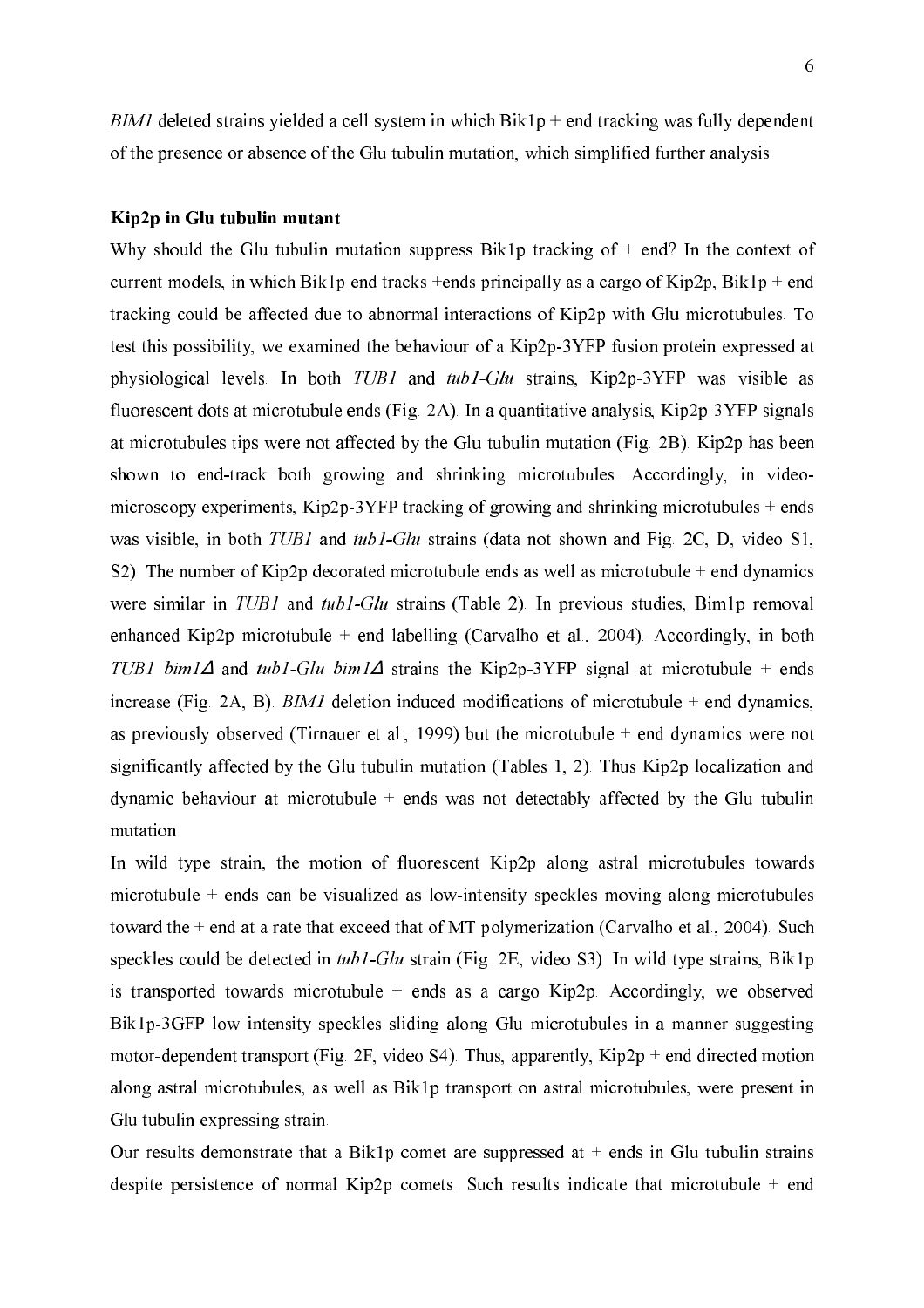tracking by Bik1p and Kip2p are distinct processes and that Bik1p cannot track microtubule ends as a cargo of Kip2p.

#### A new Kip2p dependent pathway for dynein localization at microtubule + ends

In current models, dynein is recruited at microtubule  $+$  ends by Bik1p. One would then expect dynein to be depleted at Glu microtubule + ends. However, when we analyzed the localization of Dyn1p-3GFP fusion proteins expressed at physiological levels, Dyn1p-3GFP was visible as fluorescent dots at the  $+$  ends of growing or shrinking microtubules in both  $TUBI$  and  $tubI-$ Glu strains (Fig. 3 and Video S5, S6). Furthermore, BIM1 deletion produced no detectable difference in Dyn1p-3GFP dot signals and intensity even in  $tub1-Glu \, bim1\Delta$  strain where Bik1p-3GFP is not detectable at microtubules + ends (Fig. 3A, B). It could be that whereas Bik1p is required for dynein localization at microtubule  $+$  ends in wild type strains, Bik1p is no more needed for dynein localization at microtubule + ends in the Glu tubulin mutant. We tested this possibility by examining dynein localization in  $TUBI$  bikl $\Delta$  and tubl-Glu bikl $\Delta$ strains. In both cases, dynein became undetectable at microtubule  $+$  ends (Fig. 3B). Thus, Bik1p is strictly required for dynein positioning at microtubule  $+$  ends even in the Glu tubulin mutant.

A possibility was that in tub1-Glu and tub1-Glu bim1 $\Delta$  strains, dynein could be delivered at microtubule ends as a partner of Bik1p, in a complex with Kip2p, and could subsequently end-track microtubules independently of Bik1p. To test for the existence of dynein transport along astral microtubules, we searched for dynein fluorescent speckles moving along microtubules in  $tub1-Glu$  strain. We could indeed observe such speckles (Fig. 3E, and video S7) strongly indicative of motor dependent dynein transport toward microtubules + ends.

To test whether Kip2p was indeed involved in dynein transport, we constructed double deleted tub1-Glu bim1 $\Delta$  kip2 $\Delta$  strain. In this strain, cell viability was compromised, with 56% spore lethality. However, viable cells grew normally (not shown) and astral microtubules were readily observable (Fig. 4A). Interestingly, dynein was no more detectable at microtubule +ends (Fig. 3B). Correlatively, in video microscopy experiments, spindle positioning was conspicuously perturbed with spindle elongation occurring in the mother cell and a marked delay of spindle penetration in the bud (Fig. 4B, C, D). There are obviously interesting questions concerning the mechanisms which finally position the spindle in  $tub1$ -Glu bim  $1\Delta$  kip2 $\Delta$  strains. Within the scope of our study, we principally conclude that, both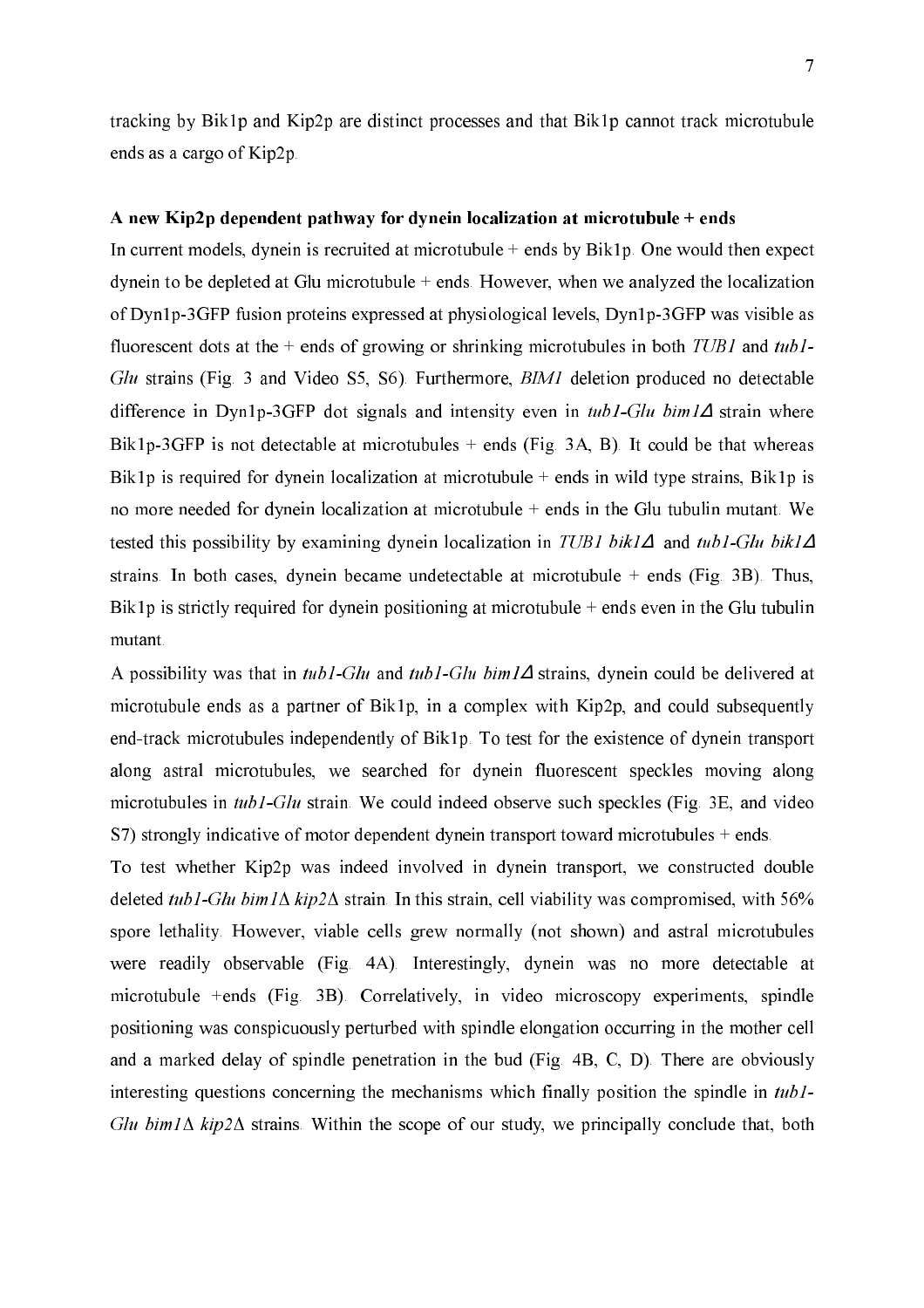Bik1p and Kip2p are essential for dynein localization in  $tub1-Glu \, bim1\Delta$  strain, compatible with dynein transport to  $+$  ends in a complex with Bik1p and Kip2p.

Apart from this main conclusion we note that astral microtubules of sizeable length persisted in KIP2 deleted strain, which contrasted with previous observations of drastic microtubule length reduction following  $KIP2$  deletion. We believe that this phenotypic variations, which we observed in TUB1 and tub1-Glu strains (Cottingham and Hoyt, 1997), may result from the absence of  $TUB3$  in our strains (Table 1 and Table S1).

#### Alternative pathways for dynein localization at microtubule + ends

The data shown above demonstrate the existence of a pathway for dynein positioning in which Bik1p is only needed as a linker between Kip2p an dynein, being otherwise dispensable at microtubule  $+$  ends. However, such results did not exclude the possibility of dynein recruitment at + ends by Bik1p, as in previous models. To test for such recruitment in our strains, we examined strains lacking Kip2p, but still displaying variable amounts of Bik1p at microtubule  $+$  ends. As stated above, we note that in our  $KIP2$  deleted strains, microtubules length is not affected as dramatically as previously described on different genetic backgrounds (Table 1).

We examined the effect of  $KIP2$  deletion in  $tub1-Glu$  strain. Bik1p was detectable at microtubule + ends in such strains, compatible with Bim1p mediated localization (see above). Dynein was also detectable at  $turb1$ -Glu kip2 $\Delta$  microtubule ends.

We similarly examined the effect of  $KIP2$  deletion in  $TUB1$  strain.  $KIP2$  deletion induced proportional depletion of Bik1p and dynein at microtubule + ends (Fig. 3B). Additional deletion of BIMI in these wild type tubulin strains did not induce any detectable changes in Bik1p or dynein signals at microtubule ends (Table 1).

Collectively, these results indicate that dynein can be directly recruited at  $+$  ends by Bik1p, when the latter protein is present at microtubule ends.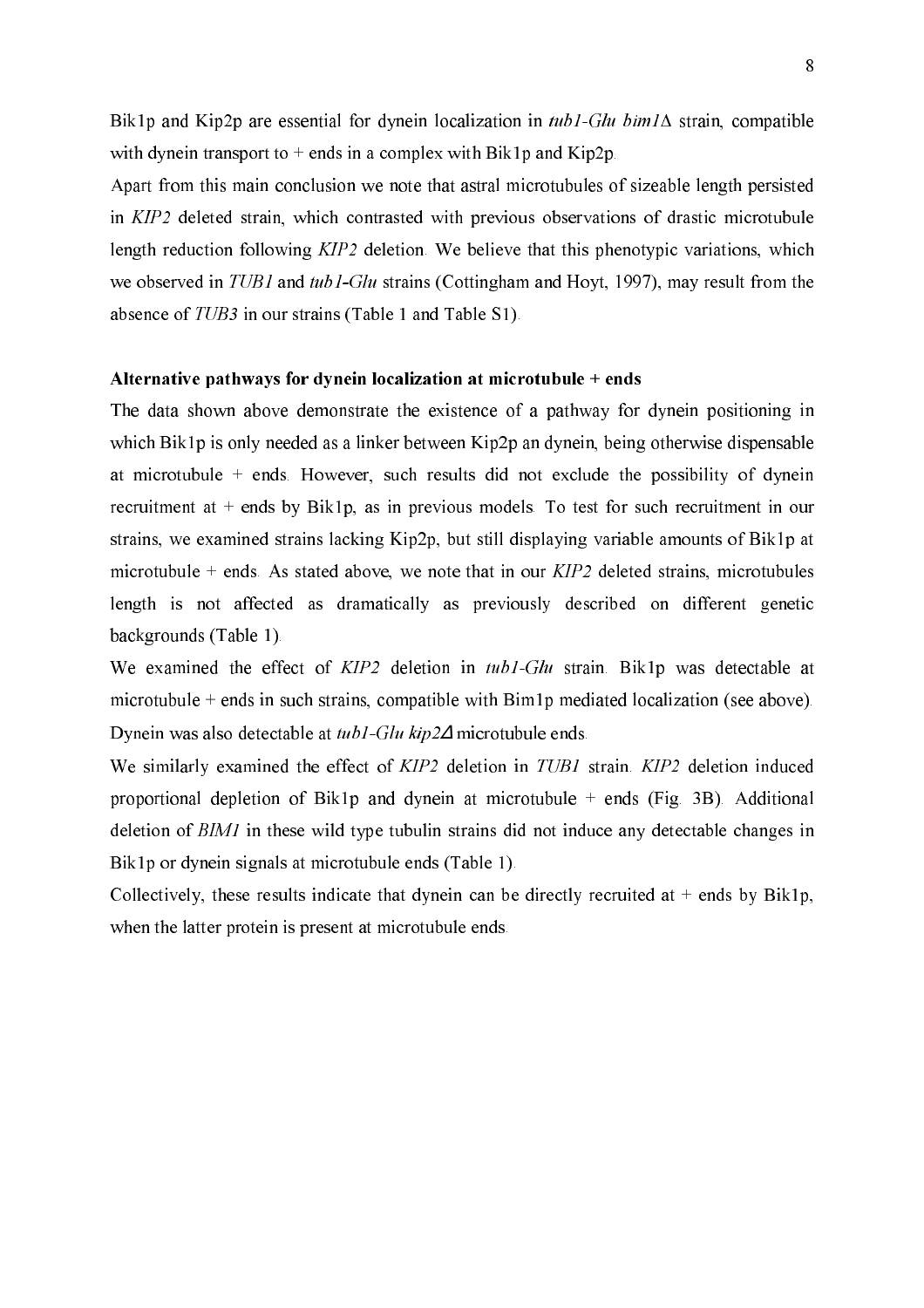#### Discussion

In this study we provide strong evidence that Bik1p cannot end track microtubules as a cargo of Kip2p, as proposed in previous models. Our data indicate that although Bik1p is brought to microtubule  $+$  ends by Kip2p, microtubule end tracking by the two proteins are distinct processes. In yeast as in other systems, Bik1p seems to track + ends based on its intrinsic interaction with tubulin.

A key factor for deciphering the molecular interactions involved in Bik1p + end tracking has been the use of the Glu tubulin mutation, which, in recent studies, has been shown to specifically inhibit the interaction of  $CAP-Gly$  microtubule binding domains with the  $C$ terminus of alpha tubulin. In our previous study, the Glu mutation only induced a three fold decrease of the Bik1p signal at microtubule ends. The existence of a sizeable remaining Bik1p signal could suggest incomplete inhibition of Bik1p interaction with tubulin by the Glu mutation in budding yeast. However, in this study, we demonstrate that in  $tub1-Glu \, bim1\Delta$ strain the Bik1p signal at microtubule ends decreases to reach barely detectable levels. Such an effect of  $BMI$  deletion is compatible with the possibility that in Glu tubulin strains Bik1p localizes at  $+$  ends mainly by hitch-hiking Bim1p, not by interacting with Glu tubulin. Actually, in many cell types, Bik1p orthologs can be localize by hitch-hicking EB1 orthologs (Lansbergen and Akhmanova, 2006). Budding yeast looked as an exception, Bik1p localization being insensitive to  $BIMI$  deletion in wt strains (Lin et al., 2001) (Fig. 1). Apparently the contribution of Bim1p hitch-hicking to Bik1p localization is minimal in  $wt$ strains, but becomes readily apparent in Glu tubulin mutant strains.

Our data indicate that Bik1p is transported to microtubule  $+$  ends in a complex with Kip2p which dissociates upon arrival at  $+$  ends with further microtubule  $+$  end tracking by Bik1p depending on Bik1p interaction with tubulin. What could trigger the dissociation the Bik1p/Kip2p complex at  $+$  ends? Possibly, Kip2p conformation and interactions with tubulin are different when the motor walks on microtubules and when it end-tracks microtubules. The two processes actually occur with profoundly different velocities, Kip2p motion on microtubules being 3 to 5 fold faster than microtubules growth (Carminati and Stearns, 1997; Carvalho et al., 2004; Shaw et al., 1997). In the case of another + end directed +TIP kinesin  $MCAK$ ,  $+$  end tracking involves domains distinct from the motor domain, which is apparently inactive during end tracking (Moore et al., 2005). Kip2p may similarly be inactive as a motor during + end tracking, with a conformation which does not allow interaction with Bik1p. How could Bik1p end track microtubules, once dissociated from Kip2p? Possibly, Bik1p binds to free tubulin and co-polymerizes with tubulin exactly as suggested in the case of CLIP-170 in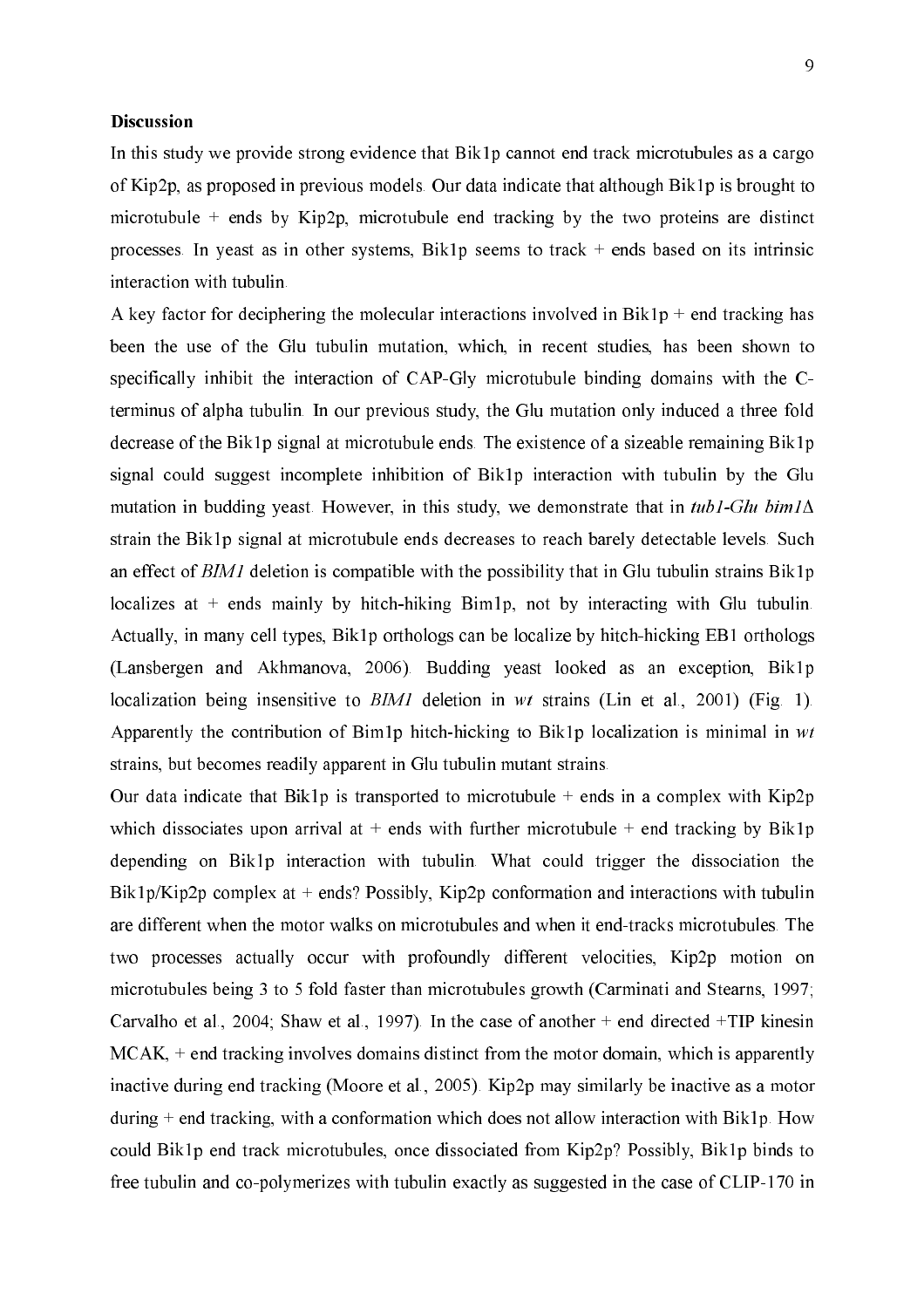mammalian cells. However, such a model would only accounts for Bik1p tracking of growing  $+$  ends, whereas Bik1p also tracks shrinking  $+$  ends in budding yeast, suggesting the possibility of a direct association of Bik1p with + ends whether growing or shrinking; May be, the structures of growing and shrinking microtubule  $+$  ends, which are conspicuously different in the case of polymers made of mammalian tubulin (), are less different in polymers made from yeast tubulin.

Collectively, our data suggest that in wild type strains Bik1p tracks microtubule  $+$  ends principally based its intrinsic tubulin binding capacity, in a manner very much similar to that proposed for mammalian cells, and then functions to recruit dynein at microtubules + ends. Kip2p transport of Bik1p apparently facilitates Bik1p concentration close to  $+$  ends, without being strictly required. However, Kip2p is apparently central in a new functionally redundant pathway for Bik1p dependent dynein localization and transport. In this pathway, dynein is apparently brought to  $+$  ends in a ternary complex with Bik1p and Kip2p, and following dissociation of this complex, can end track microtubules even in the absence of Bik1p. Previous studies have indicated that dynein may normally end track microtubules in a ternary complex with Pac1p and Bik1p. May be, when Bik1p is lacking, dynein interaction with Pac1p is sufficient to sustain dynein tracking of + ends. One could then wonder why dynein could not be recruited directly by Pac1p. May be, dynein interaction with Bik1p releases an inhibition that otherwise precludes dynein interaction with Pac1p. A schematic summary of these models and conclusion is shown Figure 5.

Finally, it will be of obvious interest to know whether a kinesin dependent pathway for CLIP-170 mediated localization of dynein at  $+$  ends exists in mammalian cells. One way to know could be to test for the existence of dynein comets in tubulin tyrosine ligase deficient cells (Glu tubulin cells). The observation of such comets would strongly favour the possibility of kinesin mediated transport of both CLIP-170 and dynein in mammalian cells, as in yeast.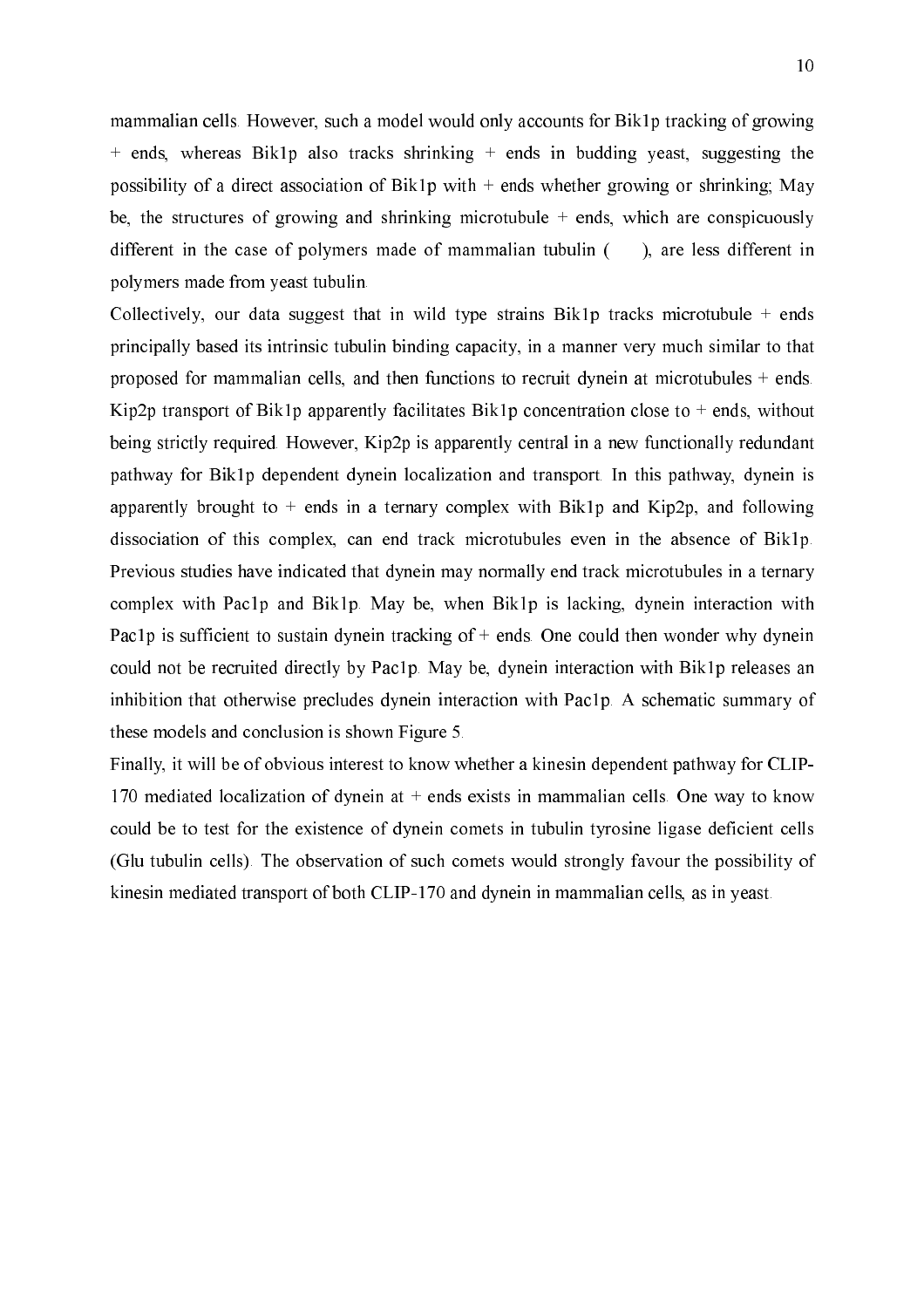#### **Materials and methods**

#### **Yeast strains and plasmids**

The plasmids and strains used in this study were isogenic to S288c background and are listed in Table S1. Deletion mutants were obtained by one-step gene replacement, and verified by PCR. pFC1 is the integrating Bik1p-3GFP plasmid, the hphMX4 cassette from pMJ696 (pAG32 in (Goldstein and McCusker, 1999)) was cloned  $AccI/NotI$  in place of  $TRPI$  in pB1587 (Lin et al., 2001). pFC2 is the 3'region of  $DYNI$  fused to 3 GFP of pB1761 (Sheeman et al., 2003) cloned  $EcoRI/NoI$  in pRS406. pFC3 is the 3'region of  $KIP2$  fused to 3YFP of pMG108 (Carvalho et al., 2004) cloned Sall/NotI to pRS406. pAFS125-Glu is tub1-Glu Cterminal mutation cloned SacI/BstEII from pUC18-tub1-Glu (Badin-Larcon et al., 2004) in pAF125.

#### **Antibodies**

Western blots were performed on whole cell extract from the indicated strain with anti-GFP antibody (Molecular Probes). Correction for loading equality was achieved with whole alpha tubulin signal quantification using mAb YOL1/34 (Sera-Lab, Crawley Down, Sussex, U.K.).

#### Microscopy and image analysis

Cell imaging was performed on a Zeiss Axiovert microscope equipped with a Cool Snap ES CCD camera (Ropper scientific). All images were captured using 2x2 binning and 17 sequential z-axis collected in 0.3-um exposure time varying between constructions. Time lapse video microscopy for Kip2p-3YFP and Dyn1p-GFP were collected with 5 sequential zaxis  $0.5\mu$ m steps and an exposure time of 800ms every 40s. For microtubule length measurements: images of maximal intensity projection of cells bearing  $TUBI$ -GFP or  $tubI$ - $Glu$ -GFP fusions integrated at the  $URA3$  locus are used to visualize microtubules. For microtubule dynamic measurements  $Kip2p-3YFP$  is the reporter and images were collected with 5 sequential z-axis  $0.5\mu$ m steps every 10s. Speckles were observed using a single plane exposed 1s every 5s for Dyn1p-3GFP and every 2.5s for Bik1p-3GFP and Kip2p-3YFP. All image manipulations and fluorescence intensity measurements were performed using METAMORPH SOftware (universal imaging). For technical consideration and fluorescent intensity those experiment are done with only one protein tagged. SPB and +ends are distinguish based on their movement during the whole time lapse analysis (SPB share very few movement, +ends share intensive movements). Fluorescent-counting was performed with maximal intensity projections computed from the original datasets and corrected for cytoplasmic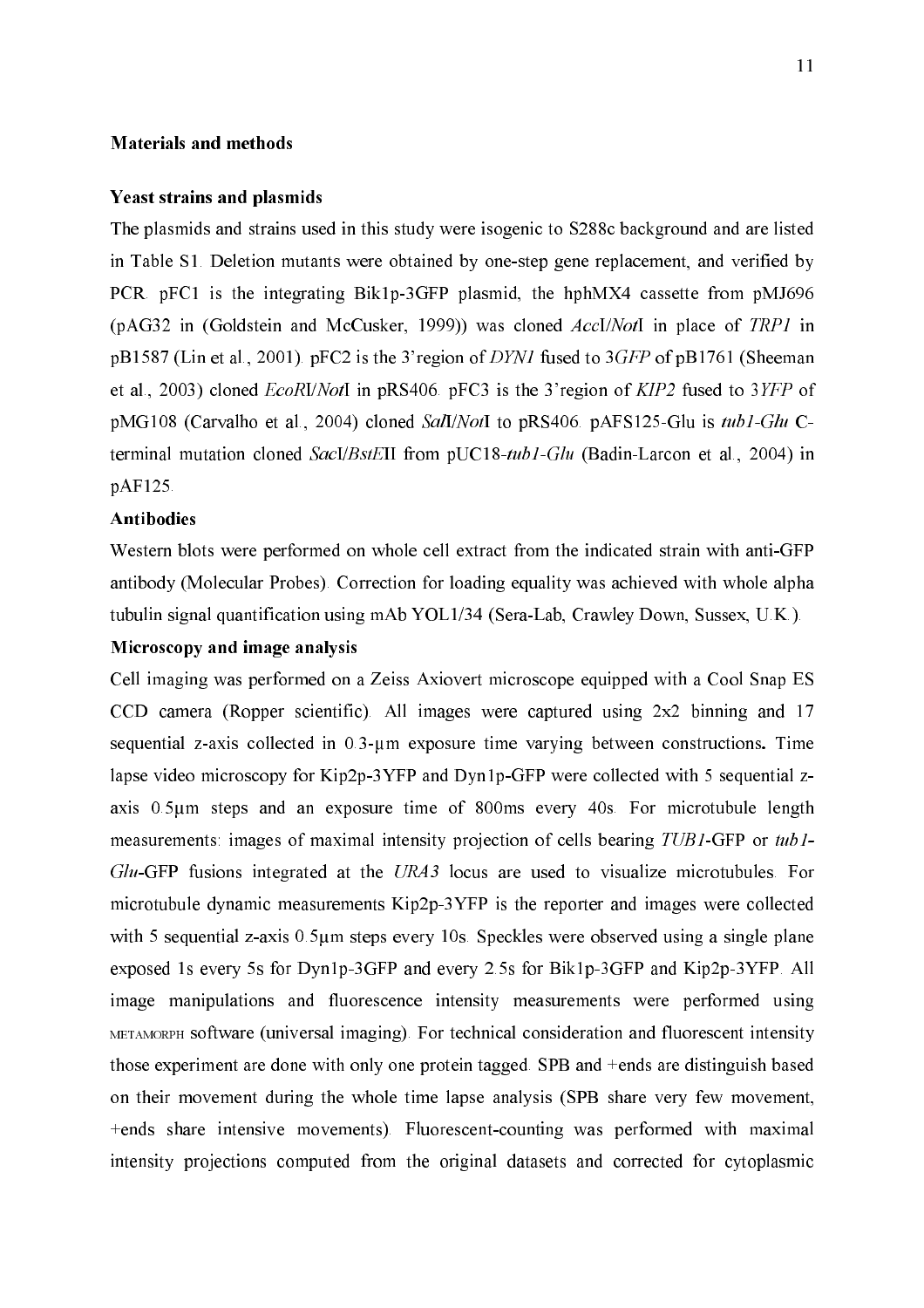background fluorescence. Bik1p-3GFP quantifications were done on pre anaphase cells. Plus ends fluorescent quantification are an average microtubule's + end signal over cell number. We proceeded to statistical analysis (Student t-test) and determined that all obvious differences were significant p<0.001.

#### Acknowledgments

We thank Dr Pellman for generous gift of plasmids, Dr Murray for providing the GFP-tubulin plasmid, Y. Saoudi for help in imaging, Dr Soleilhac for preliminary work. Dr Fourest-Lieuvin and Dr Brocard for help with MT dynamics analysis. This work was supported in part by a grant from la Ligue Nationale contre le Cancer to D.J., la région Rhône-Alpes to F.C. and C.B., and ARC to F.C.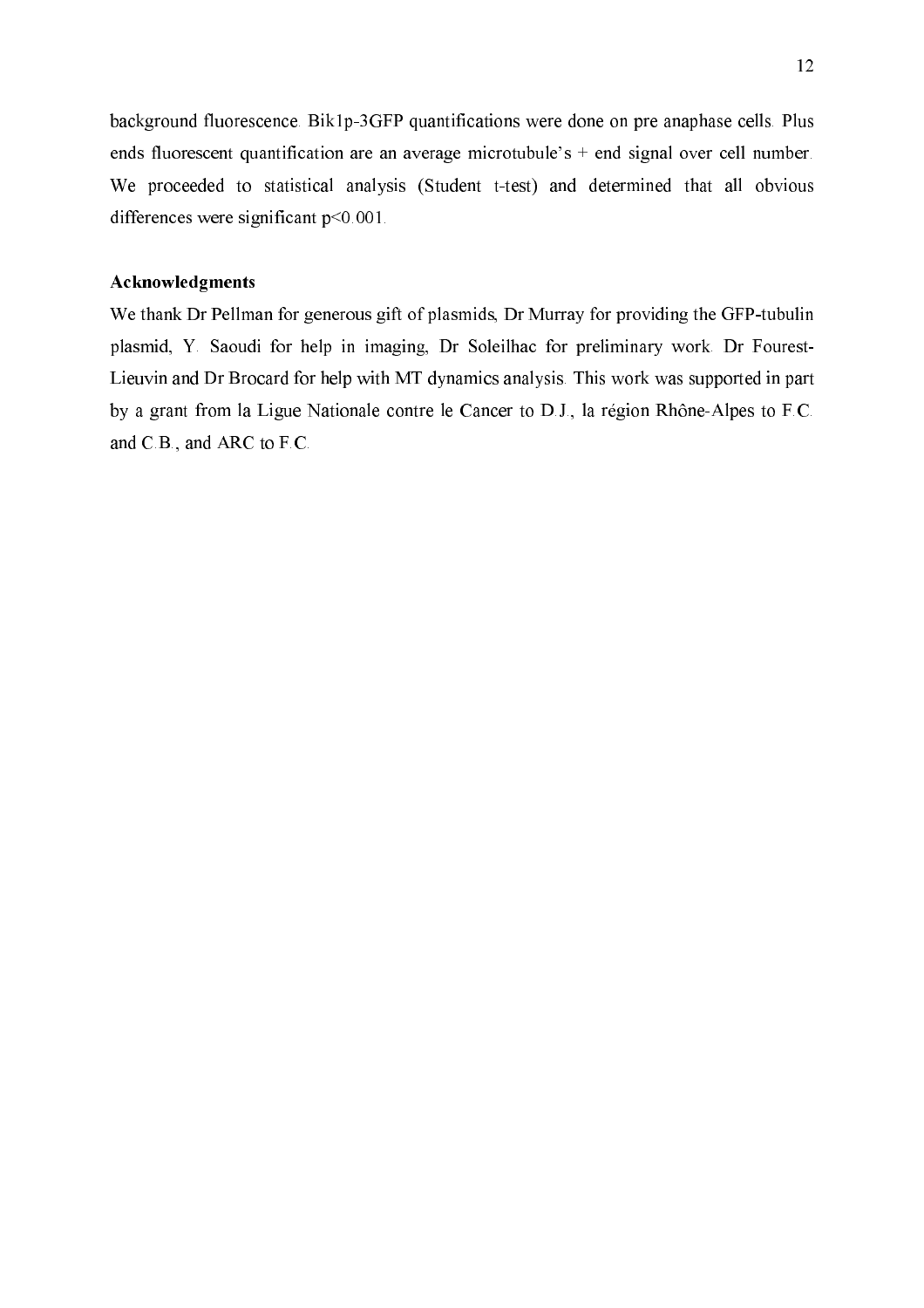#### References

Akhmanova, A., Hoogenraad, C. C., Drabek, K., Stepanova, T., Dortland, B., Verkerk, T., Vermeulen, W., Burgering, B. M., De Zeeuw, C. I., Grosveld, F. et al.  $(2001)$ . Clasps are CLIP-115 and -170 associating proteins involved in the regional regulation of microtubule dynamics in motile fibroblasts. Cell 104, 923-35.

Badin-Larcon, A. C., Boscheron, C., Soleilhac, J. M., Piel, M., Mann, C., Denarier, E., Fourest-Lieuvin, A., Lafanechere, L., Bornens, M. and Job, D. (2004). Suppression of nuclear oscillations in Saccharomyces cerevisiae expressing Glu tubulin. *Proc* Natl Acad Sci U S A 101, 5577-82.

Carminati, J. L. and Stearns, T. (1997). Microtubules orient the mitotic spindle in yeast through dynein-dependent interactions with the cell cortex.  $J$  Cell Biol 138, 629-41.

Carvalho, P., Gupta, M. L., Jr., Hoyt, M. A. and Pellman, D.  $(2004)$ . Cell cycle control of kinesin-mediated transport of Bik1 (CLIP-170) regulates microtubule stability and dynein activation. Dev Cell  $6.815-29.$ 

Carvalho, P., Tirnauer, J. S. and Pellman, D. (2003). Surfing on microtubule ends. Trends Cell Biol 13, 229-37.

Coquelle, F. M., Caspi, M., Cordelieres, F. P., Dompierre, J. P., Dujardin, D. L., Koifman, C., Martin, P., Hoogenraad, C. C., Akhmanova, A., Galjart, N. et al. (2002). LIS1, CLIP-170's key to the dynein/dynactin pathway. Mol Cell Biol 22, 3089-102.

Cottingham, F. R. and Hoyt, M. A.  $(1997)$ . Mitotic spindle positioning in Saccharomyces cerevisiae is accomplished by antagonistically acting microtubule motor proteins. *J Cell Biol* 138, 1041-53.

**Desai, A. and Mitchison, T. J.** (1997). Microtubule polymerization dynamics. Annu **Rev Cell Dev Biol 13, 83-117.** 

Dujardin, D. L. and Vallee, R. B. (2002). Dynein at the cortex. Curr Opin Cell Biol 14, 44-9.

Erck, C., Peris, L., Andrieux, A., Meissirel, C., Gruber, A. D., Vernet, M., Schweitzer, A., Saoudi, Y., Pointu, H., Bosc, C. et al. (2005). A vital role of tubulintyrosine-ligase for neuronal organization. Proc Natl Acad Sci U S  $\vec{A}$ .

Fukata, M., Watanabe, T., Noritake, J., Nakagawa, M., Yamaga, M., Kuroda, S., Matsuura, Y., Iwamatsu, A., Perez, F. and Kaibuchi, K. (2002). Rac1 and Cdc42 capture microtubules through IQGAP1 and CLIP-170. Cell 109, 873-85.

Galjart, N. and Perez, F. (2003). A plus-end raft to control microtubule dynamics and function. Curr Opin Cell Biol 15, 48-53.

Goldstein, A. L. and McCusker, J. H. (1999). Three new dominant drug resistance cassettes for gene disruption in Saccharomyces cerevisiae. Yeast 15, 1541-53.

Han, G., Liu, B., Zhang, J., Zuo, W., Morris, N. R. and Xiang, X. (2001). The Aspergillus cytoplasmic dynein heavy chain and NUDF localize to microtubule ends and affect microtubule dynamics. Curr Biol 11, 719-24.

Howard, J. and Hyman, A. A. (2003). Dynamics and mechanics of the microtubule plus end. Nature 422, 753-8.

Lansbergen, G. and Akhmanova, A. (2006). Microtubule plus end: a hub of cellular activities. Traffic 7, 499-507.

Lansbergen, G., Komarova, Y., Modesti, M., Wyman, C., Hoogenraad, C. C., Goodson, H. V., Lemaitre, R. P., Drechsel, D. N., van Munster, E., Gadella, T. W., Jr. et al. (2004). Conformational changes in CLIP-170 regulate its binding to microtubules and dynactin localization.  $J$  Cell Biol 166, 1003-14.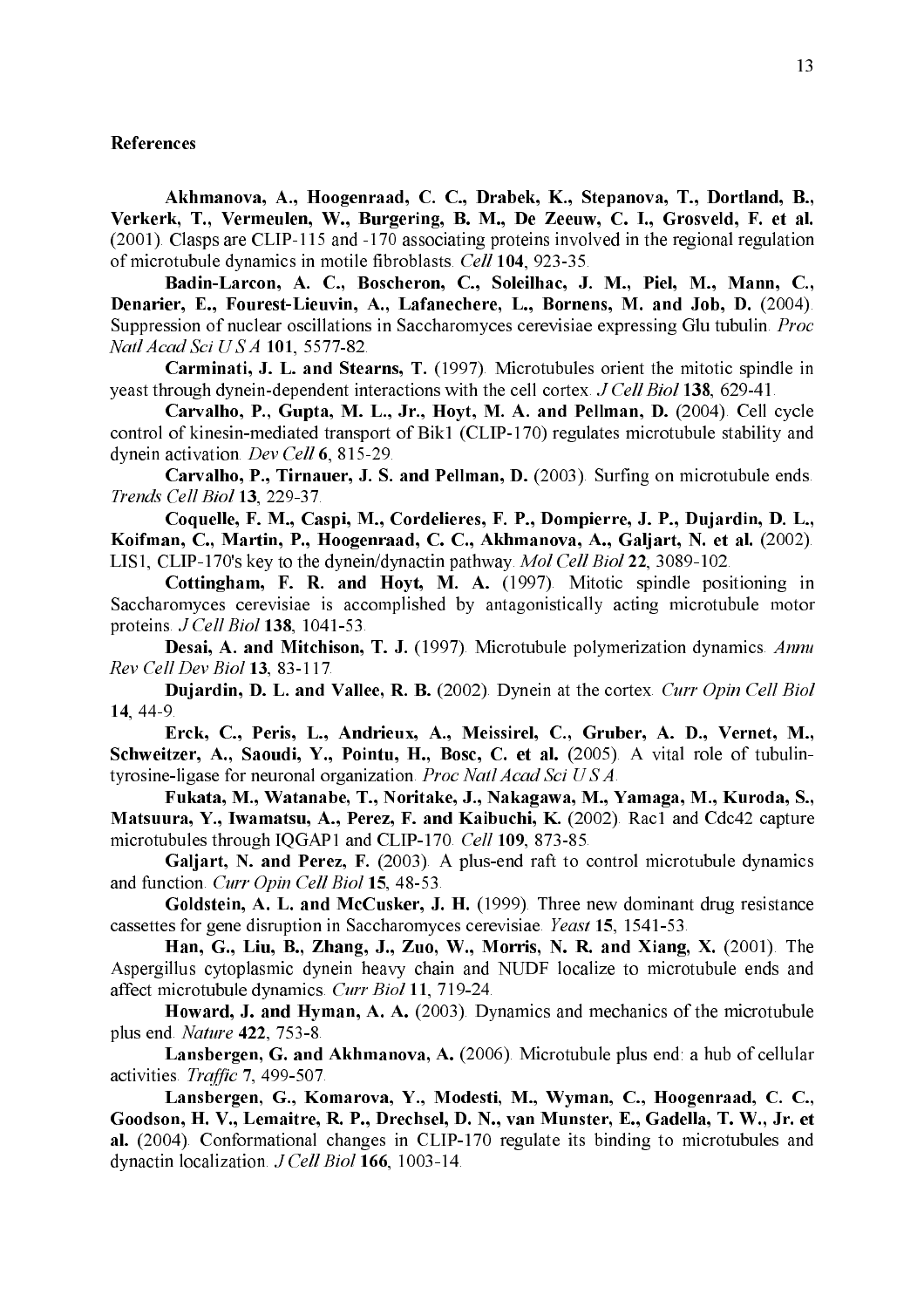Lin, H., de Carvalho, P., Kho, D., Tai, C. Y., Pierre, P., Fink, G. R. and Pellman, **D.** (2001). Polyploids require Bik1 for kinetochore-microtubule attachment. *J Cell Biol* 155, 1173-84.

Maiato, H., Fairley, E. A., Rieder, C. L., Swedlow, J. R., Sunkel, C. E. and Earnshaw, W. C. (2003). Human CLASP1 is an outer kinetochore component that regulates spindle microtubule dynamics. Cell 113, 891-904.

Moore, A. T., Rankin, K. E., von Dassow, G., Peris, L., Wagenbach, M., Ovechkina, Y., Andrieux, A., Job, D. and Wordeman, L. (2005). MCAK associates with the tips of polymerizing microtubules.  $JCell Biol$  169, 391-7.

Niccoli, T., Yamashita, A., Nurse, P. and Yamamoto, M. (2004). The p150-Glued Ssm4p regulates microtubular dynamics and nuclear movement in fission yeast.  $J$  Cell Sci 117, 5543-56.

Perez, F., Diamantopoulos, G. S., Stalder, R. and Kreis, T. E. (1999). CLIP-170 highlights growing microtubule ends in vivo.  $Cell$  96, 517-27.

Peris, L., Thery, M., Faure, J., Saoudi, Y., Lafanechere, L., Chilton, J. K., Gordon-Weeks, P., Galjart, N., Bornens, M., Wordeman, L. et al. (2006). Tubulin tyrosination is a major factor affecting the recruitment of CAP-Gly proteins at microtubule plus ends.  $J$  Cell Biol 174, 839-49.

Pierre, P., Scheel, J., Rickard, J. E. and Kreis, T. E. (1992). CLIP-170 links endocytic vesicles to microtubules. Cell 70, 887-900.

Rogers, S. L., Rogers, G. C., Sharp, D. J. and Vale, R. D. (2002). Drosophila EB1 is important for proper assembly, dynamics, and positioning of the mitotic spindle.  $JCell Biol$ 158, 873-84.

Shaw, S. L., Yeh, E., Maddox, P., Salmon, E. D. and Bloom, K. (1997). Astral microtubule dynamics in yeast: a microtubule-based searching mechanism for spindle orientation and nuclear migration into the bud.  $J$  Cell Biol 139, 985-94.

Sheeman, B., Carvalho, P., Sagot, I., Geiser, J., Kho, D., Hoyt, M. A. and Pellman, D. (2003). Determinants of S. cerevisiae dynein localization and activation: implications for the mechanism of spindle positioning. Curr Biol 13, 364-72.

Tai, C. Y., Dujardin, D. L., Faulkner, N. E. and Vallee, R. B. (2002). Role of dynein, dynactin, and CLIP-170 interactions in LIS1 kinetochore function.  $J$  Cell Biol 156, 959-68.

Tirnauer, J. S., O'Toole, E., Berrueta, L., Bierer, B. E. and Pellman, D. (1999). Yeast Bim1p promotes the G1-specific dynamics of microtubules.  $JCell Biol$  145, 993-1007.

Vaughan, P. S., Miura, P., Henderson, M., Byrne, B. and Vaughan, K. T. (2002). A role for regulated binding of  $p150$ (Glued) to microtubule plus ends in organelle transport. J Cell Biol 158, 305-19.

Weisbrich, A., Honnappa, S., Jaussi, R., Okhrimenko, O., Frey, D., Jelesarov, I., Akhmanova, A. and Steinmetz, M. O. (2007). Structure-function relationship of CAP-Gly domains. Nat Struct Mol Biol.

Xiang, X., Han, G., Winkelmann, D. A., Zuo, W. and Morris, N. R. (2000). Dynamics of cytoplasmic dynein in living cells and the effect of a mutation in the dynactin complex actin-related protein Arp1. Curr Biol 10, 603-6.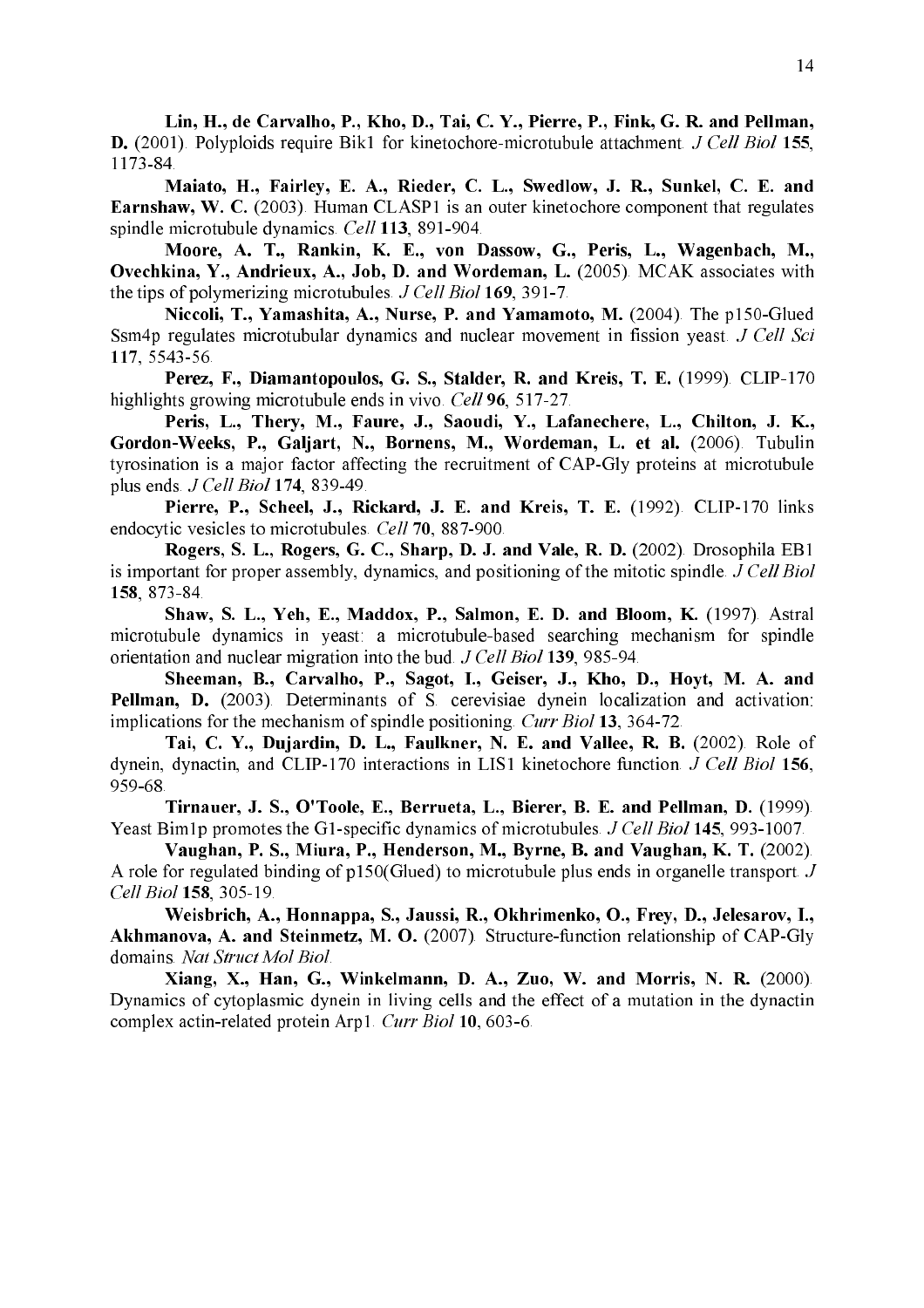#### **Figure legends**

Figure 1: Bik1p localization is Bim1p dependent in Glu tubulin strains.

(A) Images of representative cells from different backgrounds expressing Bik1p-3GFP from the native locus. From left to right: Bik1p-3GFP fluorescence (green); Spc42p-RedStar fluorescence (red); GFP and RedStar merged imaged. Arrows indicate +end of astral microtubules. (Bar  $3\mu$ m). (B) Shows the quantification of fluorescent intensity at the +ends of astral microtubules. 25 to 35 cells were scored for each strain. The bars indicate the s.e.m.  $(C)$ Left: western blotting of whole cell extracts with anti-GFP against Bik1p-3GFP and YoL1/34 against alpha tubulin. Right: ratio between the anti-GFP signal and the anti-alpha tubulin signal obtained for four independent western blotting experiments. The bars indicate the s.e.m. Strains are (1) TUB1, (2) TUB1 bim1 $\Delta$ , (3) tub1-Glu, (4) tub1-Glu bim1 $\Delta$ .

#### Figure 2: Kip2p in Glu tubulin strains

(A) Merged images of representative cells of the indicated diploid strain, expressing Kip2p-3YFP (green) and Spc42p-RedStar (red). Arrows indicates +end of astral microtubules. (Bar  $3\mu$ m). (B) Shows the quantification of Kip2p-3YFP fluorescent intensity at the +ends of astral microtubules in the indicated strain. 50 cells were scored for each strain. The bars indicate the s.e.m. Kip2p-3YFP localizes to  $+$  ends of both growing (C) and shrinking MTs (D) in Glu tubulin cells. (E) Illustration of Kip2p-3YFP speckle movement on Glu microtubules. (F) Illustration of Bik1p-3GFP speckle movement on Glu microtubules. Diploid cells for (C) to (F) arrows indicate +end of astral microtubules arrowheads SPB and double arrowheads highlight speckles moving towards the  $+$  ends. Time is in seconds; bars are  $3\mu$ m.

#### Figure 3: Dynein in Glu tubulin strains

Merged images of representative cells expressing Dyn1p-3GFP (green) and Spc42p-RedStar (red) of the indicated diploid strain. Arrows indicate  $+$ end of astral microtubules. (Bar  $3\mu$ m). (B) Shows the quantification of Dyn1p-3GFP fluorescent intensity at the +ends of astral microtubules in the indicated strain.). 50 cells were scored for each strain. No signal was detectable in Bik1 deleted cells (N.D. The bars indicate the s.e.m. Dyn1p-3GFP localizes to the plus ends of both growing  $(C)$  and shrinking  $(D)$  MTs in Glu tubulin cells.  $(E)$  Illustration of Dyn1p-3GFP speckle movement on Glu microtubules For  $(C)$  to  $(E)$  diploid cells, arrows